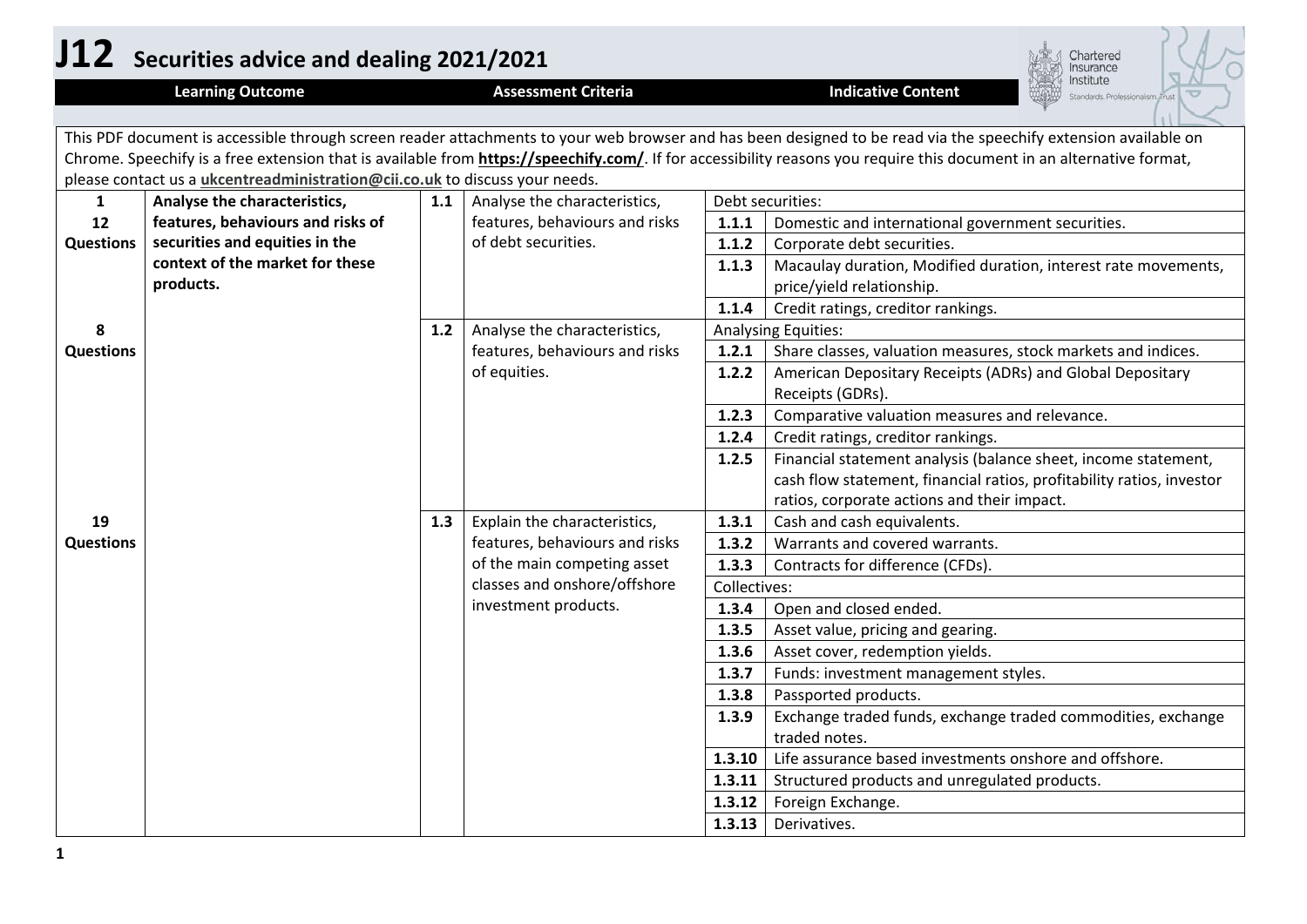|                  | J12 Securities advice and dealing 2021/2021         |                                         |                                                |                | Chartered<br>nsurance                                                     |  |  |
|------------------|-----------------------------------------------------|-----------------------------------------|------------------------------------------------|----------------|---------------------------------------------------------------------------|--|--|
|                  | <b>Learning Outcome</b>                             |                                         | <b>Assessment Criteria</b>                     |                | nstitute<br><b>Indicative Content</b><br>tandards. Professionalism. Trust |  |  |
| $\mathbf{2}$     | Understand the structure, features,                 | Describe the key features of the<br>2.1 |                                                |                | UK Markets for trading:                                                   |  |  |
| 6                | and regulatory and trading                          |                                         | main trading markets.                          | 2.1.1          | Equities.                                                                 |  |  |
| <b>Questions</b> | environment of the securities<br>market.            |                                         |                                                | 2.1.2          | Government bonds.                                                         |  |  |
|                  |                                                     |                                         |                                                | 2.1.3          | Corporate bonds.                                                          |  |  |
|                  |                                                     |                                         |                                                | 2.1.4          | Other trading venues: Multilateral Trading Facilities (MTFs),             |  |  |
|                  |                                                     |                                         |                                                |                | Systematic Internalisers, dark pools.                                     |  |  |
|                  |                                                     |                                         |                                                |                | International markets:                                                    |  |  |
|                  |                                                     |                                         |                                                | 2.1.5          | Developed and emerging markets.                                           |  |  |
|                  |                                                     |                                         |                                                | 2.1.6          | Foreign Exchange market.                                                  |  |  |
|                  |                                                     |                                         |                                                | 2.1.7          | Structure and access considerations.                                      |  |  |
| 3                |                                                     | 2.2                                     | Describe the role, structure and               |                | Role, structure and regulation of global securities markets:              |  |  |
| <b>Questions</b> |                                                     |                                         | regulation of the global securities<br>market. | 2.2.1          | Primary, secondary and dual listing.                                      |  |  |
|                  |                                                     |                                         |                                                | 2.2.2          | Exchange trading and over-the-counter (OTC) trading.                      |  |  |
|                  |                                                     |                                         |                                                | 2.2.3          | Role of regulators, other supervisory bodies and trade                    |  |  |
|                  |                                                     |                                         |                                                |                | associations, main market participants and roles.                         |  |  |
|                  |                                                     |                                         |                                                | 2.2.4          | Domestic markets: Issuing, listing, quotation, admission to               |  |  |
|                  |                                                     |                                         |                                                |                | market.                                                                   |  |  |
|                  |                                                     |                                         |                                                | 2.2.5          | UK Listing Authority.                                                     |  |  |
|                  |                                                     |                                         |                                                | 2.2.6          | Icap Securities and Derivatives Exchange (ISDX), AIM market.              |  |  |
|                  |                                                     |                                         |                                                | 2.2.7          | Issuing securities without a prospectus.                                  |  |  |
|                  |                                                     |                                         |                                                | 2.2.8          | Takeovers and mergers.                                                    |  |  |
|                  |                                                     |                                         |                                                | 2.2.9          | MiFID II.                                                                 |  |  |
| 3                | Apply dealing principles and                        | 3.1                                     | Apply dealing principles and<br>practice.      |                | Dealing - domestic markets, rules and principles:                         |  |  |
| 3                | practice relevant to client<br>investment activity. |                                         |                                                | 3.1.1<br>3.1.2 | Best Execution.                                                           |  |  |
| <b>Questions</b> |                                                     |                                         |                                                | 3.1.3          | Aggregation and allocation.<br>Front running, conflicts of interest.      |  |  |
|                  |                                                     |                                         |                                                | 3.1.4          | International markets - main differences in principles and                |  |  |
|                  |                                                     |                                         |                                                |                | practice.                                                                 |  |  |
|                  |                                                     |                                         |                                                | 3.1.5          | Domestic markets, rules and principles.                                   |  |  |
|                  |                                                     |                                         |                                                | 3.1.6          | Market abuse.                                                             |  |  |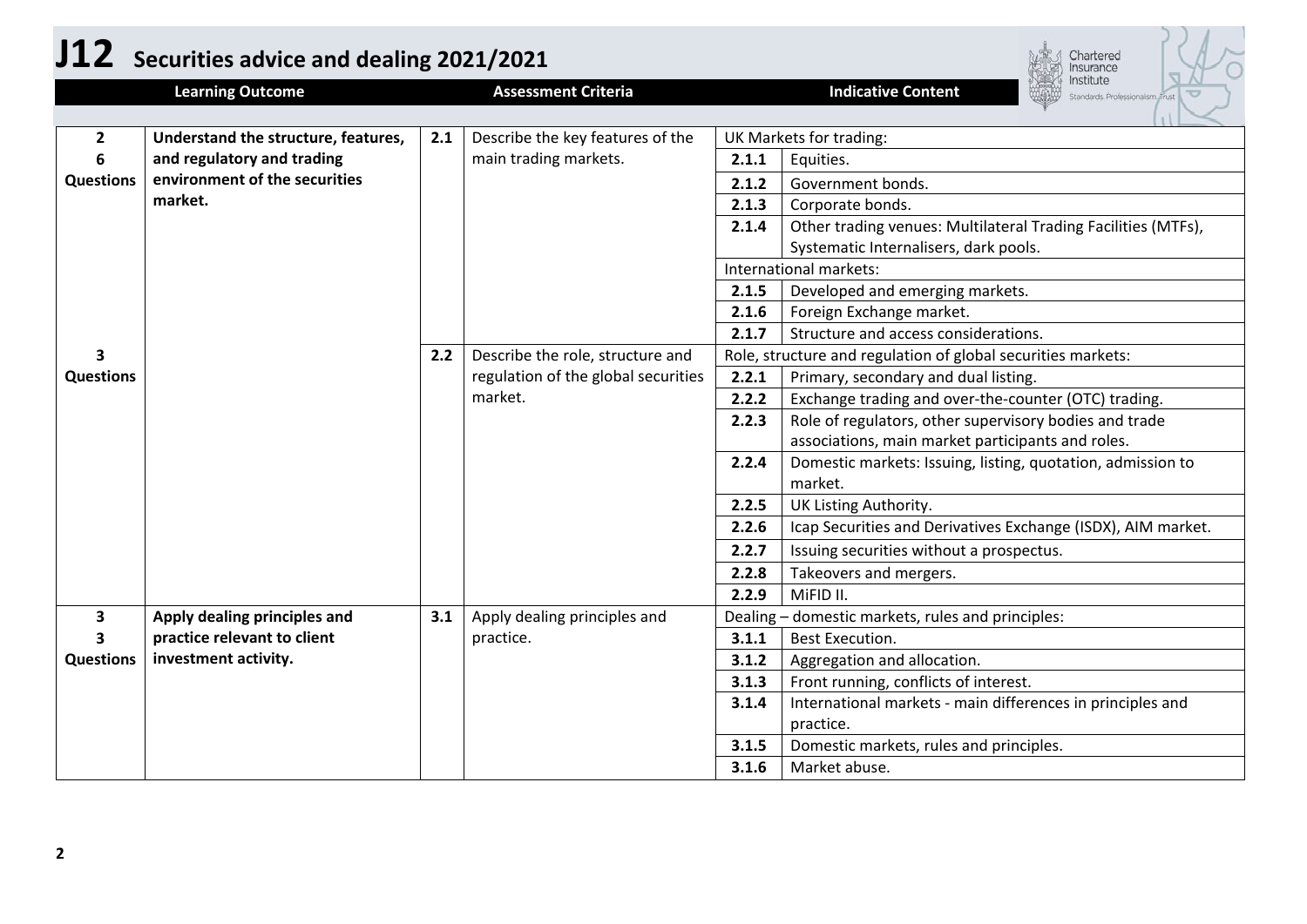| J12              | Securities advice and dealing 2021/2021<br>Chartered<br>nsurance              |     |                                                                              |       |                                                                                                                                                                                             |  |
|------------------|-------------------------------------------------------------------------------|-----|------------------------------------------------------------------------------|-------|---------------------------------------------------------------------------------------------------------------------------------------------------------------------------------------------|--|
|                  | <b>Learning Outcome</b>                                                       |     | <b>Assessment Criteria</b>                                                   |       | nstitute<br><b>Indicative Content</b><br>Standards. Professionalism. Trust                                                                                                                  |  |
| 4                | <b>Understand clearing, settlement</b><br>and custody principles and practice | 4.1 | Explain the principles and practices<br>of clearing, settlement and custody. | 4.1.1 | Settlement - UK process, International Central Securities<br>Depositories, risk and its mitigation.                                                                                         |  |
|                  | relevant to client investment                                                 |     |                                                                              | 4.1.2 | Stamp Duty and Stamp Duty Reserve Tax.                                                                                                                                                      |  |
| <b>Questions</b> | activity.                                                                     |     |                                                                              | 4.1.3 | Custody of assets and client money.                                                                                                                                                         |  |
|                  |                                                                               |     |                                                                              | 4.1.4 | Relevance and impact of corporate actions - registered<br>title, nominees.                                                                                                                  |  |
|                  |                                                                               |     |                                                                              | 4.1.5 | Stock lending and prime brokerage services.                                                                                                                                                 |  |
|                  |                                                                               |     |                                                                              | 4.1.6 | CREST- stock lending.                                                                                                                                                                       |  |
|                  |                                                                               |     |                                                                              | 4.1.7 | Clearing and central counterparty.                                                                                                                                                          |  |
| 5                | Assess the factors that influence                                             | 5.1 | Assess the factors that influence                                            |       | Factors that influence market and individual security movements:                                                                                                                            |  |
| <b>Questions</b> | market behaviour relevant to<br>investment advice.                            |     | investment markets and the<br>movement of individual securities.             | 5.1.1 | Macro economic and financial environment, their<br>communications, research and reports.                                                                                                    |  |
|                  |                                                                               |     |                                                                              | 5.1.2 | Information and disclosure: Issuer reporting and<br>announcements, corporate actions, transparency<br>obligations - transaction reporting, share ownership and<br>disclosure, shortselling. |  |
|                  |                                                                               |     |                                                                              | 5.1.3 | Market data convention.                                                                                                                                                                     |  |
|                  |                                                                               |     |                                                                              | 5.1.4 | Impact of derivatives market, interactivity of timed events,<br>relationship with cash market.                                                                                              |  |
|                  |                                                                               |     |                                                                              | 5.1.5 | Volume and liquidity.                                                                                                                                                                       |  |
|                  |                                                                               |     |                                                                              | 5.1.6 | Impact on securities pricing.                                                                                                                                                               |  |